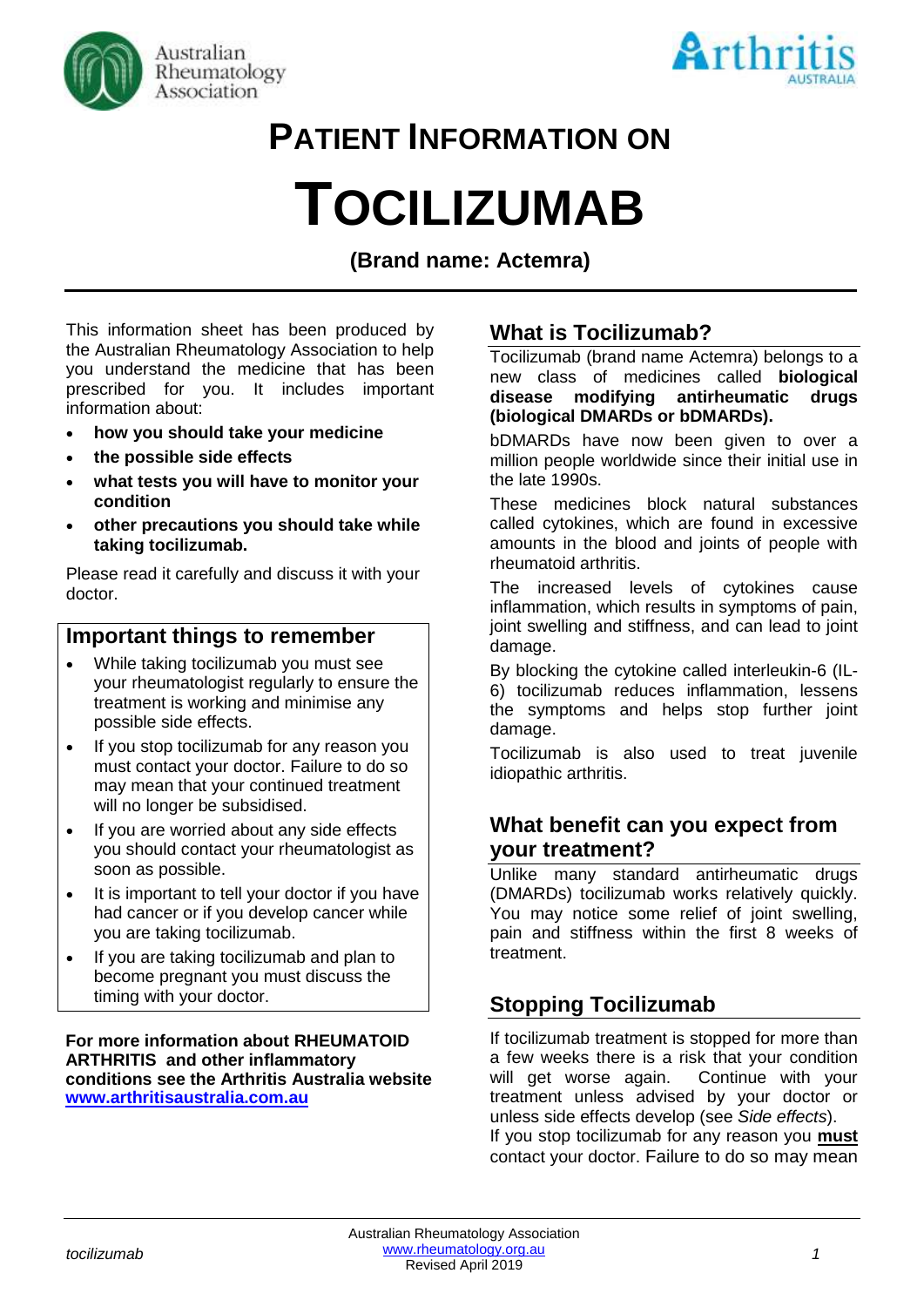that your continued treatment may no longer be subsidised.

# **How will your condition be monitored?**

In view of the current prescribing restrictions for all bDMARDs:

- Tocilizumab will only be given if your disease is active and if standard treatments have been unsuccessful.
- It will not be continued unless it helps your condition. This will be assessed at least 12 weeks after the start of treatment.
- Blood tests will be required during your treatment to monitor your condition and to determine the effectiveness of treatment.
- The frequency of blood tests will depend on what other medicines you are taking and what other illnesses you might have. Your rheumatologist will determine the frequency of tests required.

### **How is Tocilizumab taken?**

Tocilizumab can be given as a drip (infusion) into the vein. The infusion normally takes one hour and is followed by a period of observation for at least one hour to make sure you don't have any side effects. Doses are usually given every 4 weeks. It can also be given once a week as an injection given into the skin of the abdomen or thigh.

#### *What is the dosage?*

The infusion dose is based on body weight so each person's dose may be different. The skin injection is used more commonly and the same dose is given to everyone once a week.

#### *Can other medicines be taken with tocilizumab?*

Tocilizumab may be used with other arthritis medicines including:

- other DMARDs such as methotrexate
- steroid medicines such as prednisolone or cortisone injections into the joint
- anti-inflammatory medicines (NSAIDs) such as naproxen (Naprosyn) or ibuprofen (Brufen, Nurofen)
- simple pain medicines such as paracetamol.

There are separate information sheets for the medicines mentioned above.

Tocilizumab cannot be used with other bDMARDs.

# **Are there any side effects?**

You might experience side effects with your treatment. Contact your doctor if you have any concerns about possible side effects. Many side effects disappear when tocilizumab treatment is stopped.

#### *Most common possible side effects*

- Side effects can occur during the infusion itself. These may include *fever or chills, itch, dizziness, headache, chest pain, shortness of breath* or *changes in blood pressure*. These effects are more likely to occur during the first or second infusion and can usually be reduced by giving steroids. antihistamines and paracetamol before the treatment.
- Other common possible side effects include:
	- − *headache or cough*
	- − *stomach or bowel discomfort*
	- − *skin effects* such as rash, dermatitis and itching may occur in up to 10% of patients. These are usually mild, and do not usually require stopping treatment.
- *Liver enzymes*: Tocilizumab can cause liver tests to rise in up to 40% of patients. The tests returned to normal in most patients while they were still being treated with the medicine. This does not cause symptoms unless severe so regular blood tests are important.
- *Cholesterol level:* Tocilizumab may cause a reversible increase in cholesterol and triglyceride levels. While high cholesterol and triglyceride levels are risk factors for heart attack and stroke, the long-term significance of this in patients with rheumatoid arthritis is uncertain.
- As tocilizumab affects the immune system *mild infections,* particularly of the upper respiratory tract (e.g. colds, sinusitis) may occur more frequently than usual. Treatment may need to be temporarily stopped so contact your doctor for advice.

#### *Less common or rare possible side effects*

- *Blood counts*: Tocilizumab can cause a drop in the number of white blood cells, which are needed to fight infection. This is monitored carefully with regular blood tests.
- *Serious infections* such as tuberculosis (TB) are seen rarely and screening for TB is needed before treatment begins (see below).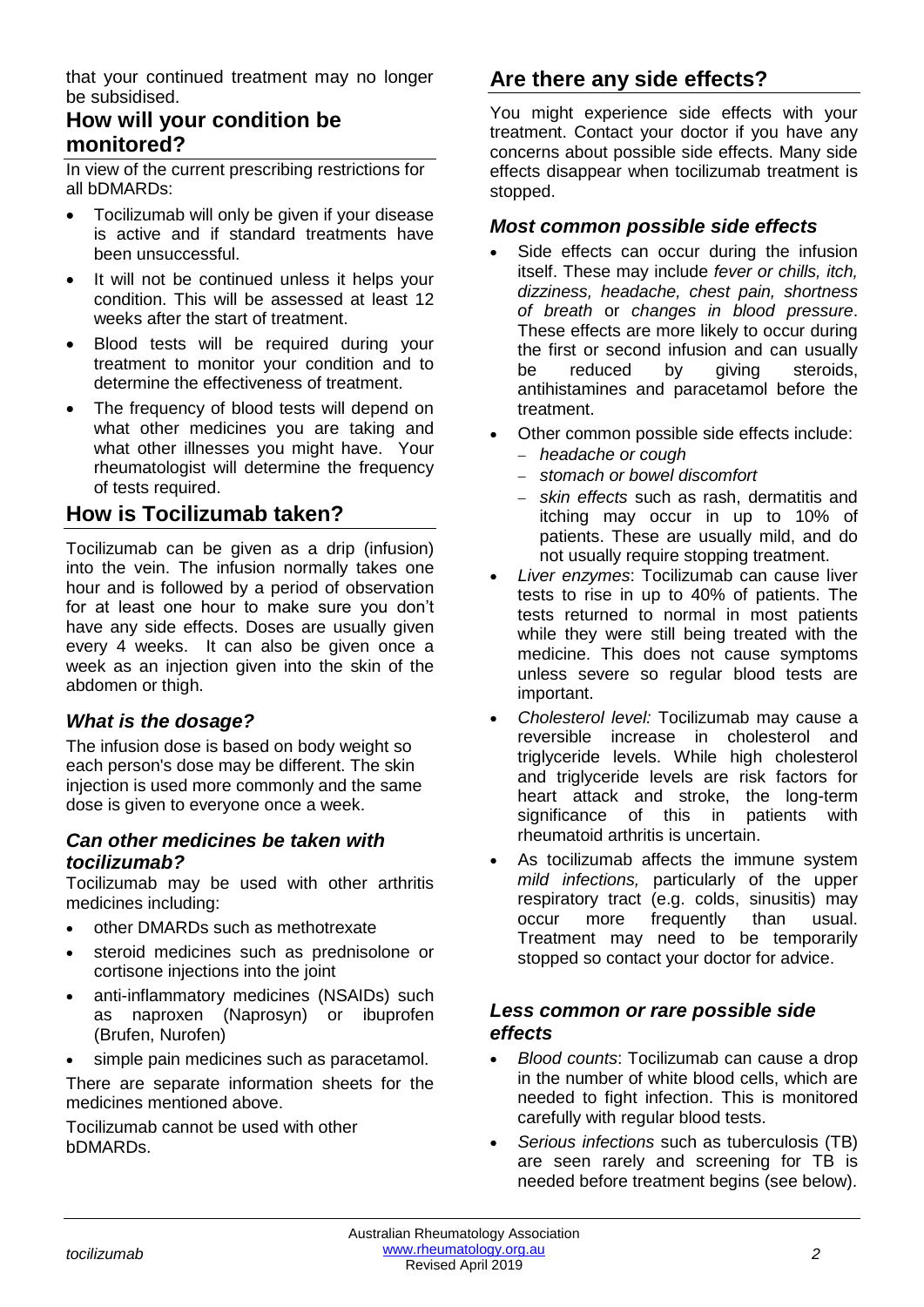- *Perforation of the stomach or gut* (a hole in the bowel wall) has been reported rarely in patients treated with tocilizumab.
- It is still unclear from research if there is an increased risk of cancer due to tocilizumab treatment (see *Precautions*).

# **What precautions are necessary?**

#### *Infections*

- If you have an active infection of any kind treatment with tocilizumab will not be given until the infection is treated successfully.
- Tocilizumab will not be given if you have active untreated tuberculosis (TB) or HIV (AIDS) infection as it is likely to make these conditions worse.
- If you have latent (inactive) TB, preventative anti-TB treatment will be started at least 4 weeks before tocilizumab. The anti-TB treatment will usually need to be taken for 9 months.
- Hepatitis B or C infection may not necessarily exclude treatment.
- Because of the risks associated with infection the following tests may be conducted before commencing treatment with tocilizumab:
	- − blood tests for hepatitis B and C
	- − chest x-ray and two step Tuberculin Skin Test (Mantoux) or QuantiFERON blood test for tuberculosis (TB)
	- − HIV tests are required for those who are at risk of this infection.

#### *Precautions with other diseases*

• People with diverticular disease may not be treated with tocilizumab as the medicine may increase risk of perforations.

### *Use with other medicines*

- Tocilizumab can interact with other medicines. You should tell your doctor (including your general practitioner, rheumatologist and others) about all medicines you are taking or plan to take. This includes over the counter or herbal/naturopathic medicines.
- You should also mention your treatment when you see other health professionals.
- Tocilizumab does not increase the risk of side effects from low dose aspirin (taken for prevention of heart attack and strokes).

The simple pain reliever paracetamol and combined pain medicines such as Panadeine and Panadeine Forte can be used while you are receiving tocilizumab treatment provided you take them as directed.

#### *Vaccines*

- If you are on tocilizumab it is recommended you should not be immunised with 'live' vaccines such as MMR (measles, mumps and rubella), OPV (oral polio virus), BCG (Bacillus Calmette Guerin) or yellow fever. Talk with your rheumatologist before receiving any vaccines.
- Pneumovax and the combined yearly seasonal flu/swine flu vaccinations are safe and recommended to reduce your risk of those infections.

#### *Surgery*

- If you require surgery for any reason treatment with tocilizumab will be stopped before surgery. It will be restarted again after the operation at a time determined by your surgeon and rheumatologist.
- Treatment will be restarted once the wound is healed and if there is no infection present.

#### *Use with alcohol*

- You may drink alcohol while taking tocilizumab. However, if you are also taking methotrexate you should be cautious about your alcohol intake. It is not known precisely what level of drinking is safe when on methotrexate, however there is general agreement that 1 to 2 standard drinks taken once or twice a week is unlikely to cause a problem.
- Drinking more than 4 standard drinks on one occasion, even if infrequently, is strongly discouraged.

#### *Cancer risk*

- Lymphoma, a cancer of lymph glands, is found more commonly in patients with severe active rheumatoid arthritis than in the general population. Studies are in progress to see if treatment with tocilizumab changes this risk. To date there is no evidence to suggest that this medicine increases lymphoma.
- If cancer has been previously treated and cured it is unclear whether a bDMARD such as tocilizumab can be used safely. An interval of 5 years is normally